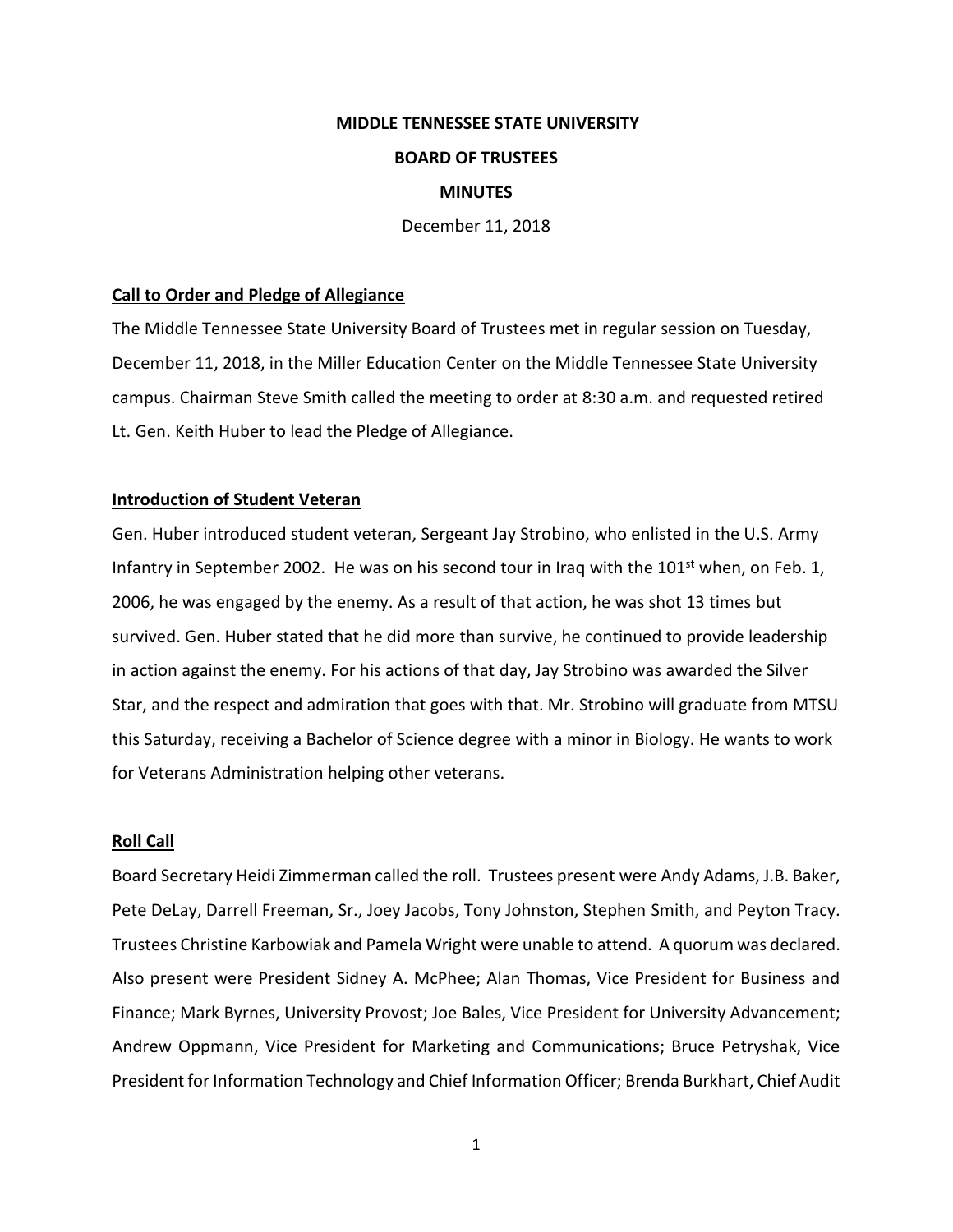Executive; Heidi Zimmerman, University Counsel and Board Secretary; and Kim Edgar, Assistant to the President and Chief of Staff.

# **Welcome and Opening Remarks**

Chairman Smith welcomed those present to the meeting of the Board of Trustees. He stated that Gov. Haslam was not able to attend the meeting, but read a statement expressing Gov. Haslam's appreciation for service on the Board. Dr. Sidney A. McPhee, President, also welcomed those attending the meeting and acknowledged special guests in the audience, including City Council member Eddie Smotherman.

### **Approval of the Minutes**

Chairman Smith indicated that the next order of business concerned approval of the minutes of the regular session meeting of the MTSU Board of Trustees held on September 18, 2018, and the special called meeting on October 10, 2018. Trustee Freeman made the motion to approve these minutes; Trustee Delay seconded the motion. A voice vote on the motion to approve the minutes of the September 18, 2018 and October 10, 2018 Board meetings was taken and the motion carried unanimously.

# **Committee Report: Academic Affairs, Student Life, and Athletics Committee**

In the absence of Committee Chair Pamela Wright, Trustee Delay gave the report from the November 13, 2018, meeting of the Academic Affairs, Student Life, and Athletics Committee. The meeting began with approval of the minutes from the August 28, 2018 and October 10, 2018 Committee meetings. The Committee report contained three (3) action items to be considered and voted on by the Board. Materials from the Committee meeting were provided to the Board in its meeting materials.

**New Academic Degree Program – B.S. Tourism and Hospitality Management; Academic Degree Under Consideration – B.S. Data Science; and, Approval of Appointment of Chairholder of the National Health Care Chair of Excellence in Nursing – Action Items**

<sup>2</sup>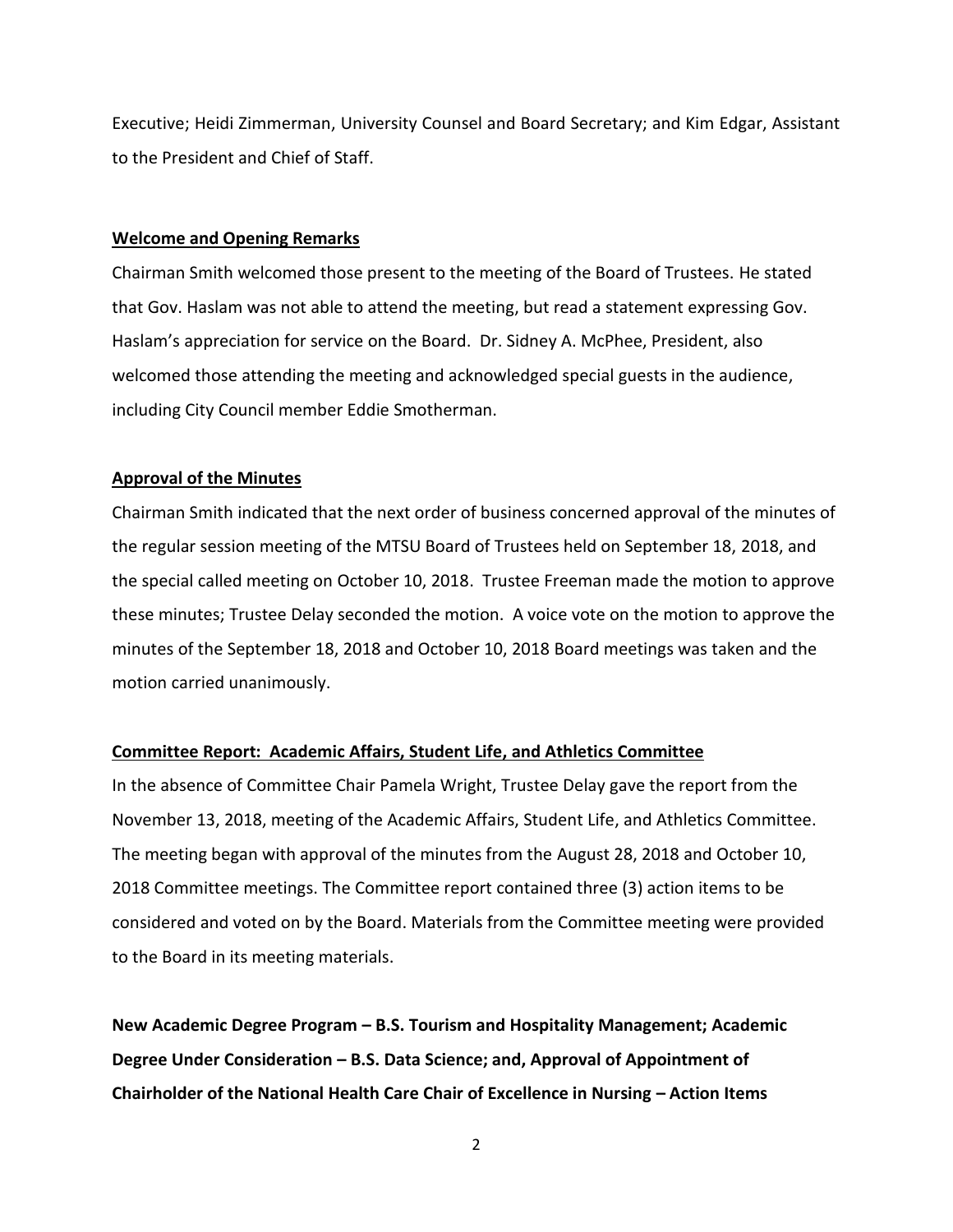The action items for Board consideration concerned a New Academic Degree Program – B.S. Tourism and Hospitality Management; an Academic Degree Under Consideration – B.S. Data Science; and, Approval of Appointment of Deborah A. Lee as Chairholder of the National Health Care Chair of Excellence in Nursing. The motion to approve the action items recommended by the Academic Affairs, Student Life, and Athletics Committee was made by Trustee Freeman, seconded by Trustee Baker. A voice vote was taken, the motion passed and the three (3) actions of Academic Affairs, Student Life, and Athletics Committee were approved.

### **Committee Report: Audit and Compliance Committee**

In the absence of Committee Chair Chris Karbowiak, Trustee Adams provided the report for the Audit and Compliance Committee which met on November 13, 2018. Minutes from the September 18, 2018 Committee meeting were approved. The Committee report contained one (1) action item concerning promulgation of a rule and approval of revisions to the corresponding policy. Materials from the Committee meeting were provided to the Board in its meeting materials.

# **Promulgation of Rule – Public Records – Inspecting and Copying; and, Revisions to Policy 120 Public Records – Inspecting and Copying – Action Item**

T.C.A. § 10-7-503(g)(2) requires state entities to promulgate a rule regarding public records. To be consistent with the proposed rule, revisions to the corresponding policy, Policy 120 Public Records – Inspecting and Copying, were necessary. The Committee approved the proposed rule and revisions to Policy 120, Public Records-Inspecting and Copying. Subsequent to the Committee meeting, the rule was reviewed by the Office of the Attorney General. Based on that review, additional revisions to the rule and the policy were advised. The meeting materials contained versions of the rule and policy showing all recommended revisions as well as clean versions of both.

A motion was made by Trustee DeLay to approve the promulgation of the rule and revisions to the corresponding policy regarding Public Records – Inspecting and Copying to include revisions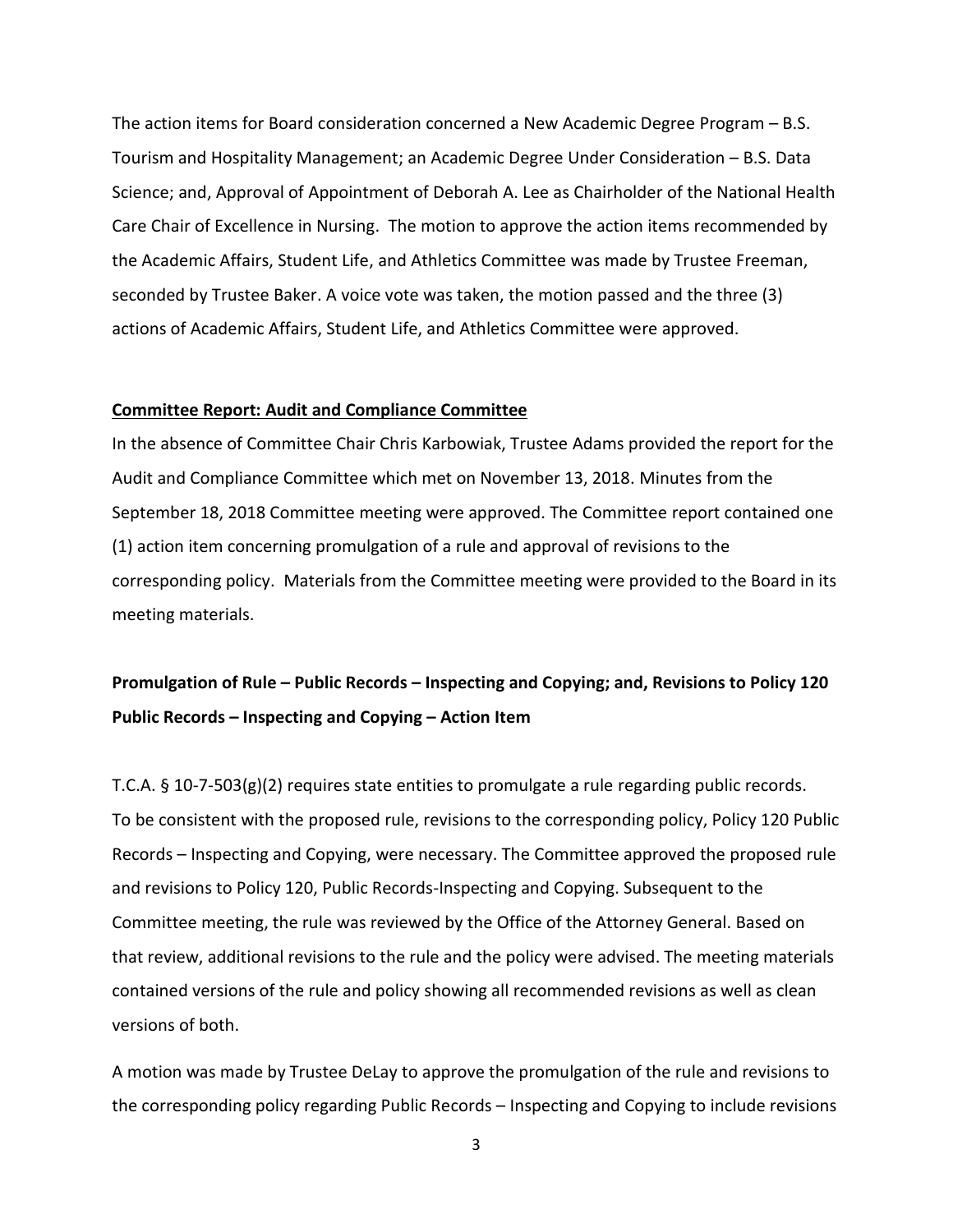approved by the Audit and Compliance Committee and revisions advised subsequent to review by the Attorney General's Office. The motion was seconded by Trustee Freeman. A roll call vote was taken. The vote was seven (7) Aye and zero (0) No; the motion passed.

### **Committee Report: Executive and Governance Committee**

Board Vice Chair Darrell Freeman provided the report for the Executive and Governance Committee which met in regular session on November 13, 2018, and at a special called meeting on November 27, 2018. Minutes from the Committee meetings held on February 27, 2018 and March 13, 2018 were approved.

# **Board Self-Evaluation**

On November 13, 2018, the Committee reviewed and approved a survey for the Board's selfevaluation. The survey will be distributed with responses provided to the Committee at its spring meeting.

### **President's Employment Agreement**

At its November 13, 2018 meeting, the Committee determined to defer discussion and deliberation on the president's employment agreement to a special called meeting as further negotiation was needed. On November 27, 2018, the Executive and Governance Committee met to review and discuss the draft of the president's employment agreement. After deliberation, revisions were proposed, and the draft was approved. The documents contained in the Board materials are the redline and clean versions of the employment agreement as voted on by the Executive and Governance Committee.

In addition to those revisions, Trustee Freeman recommended two "housekeeping" changes to the draft agreement:

• On page 2, Section C – change "Dr. McPhee **agrees** to live in the President's residence on campus" to "Dr. McPhee is required to live in the President's residence on campus." This change allows for clarity with the IRS.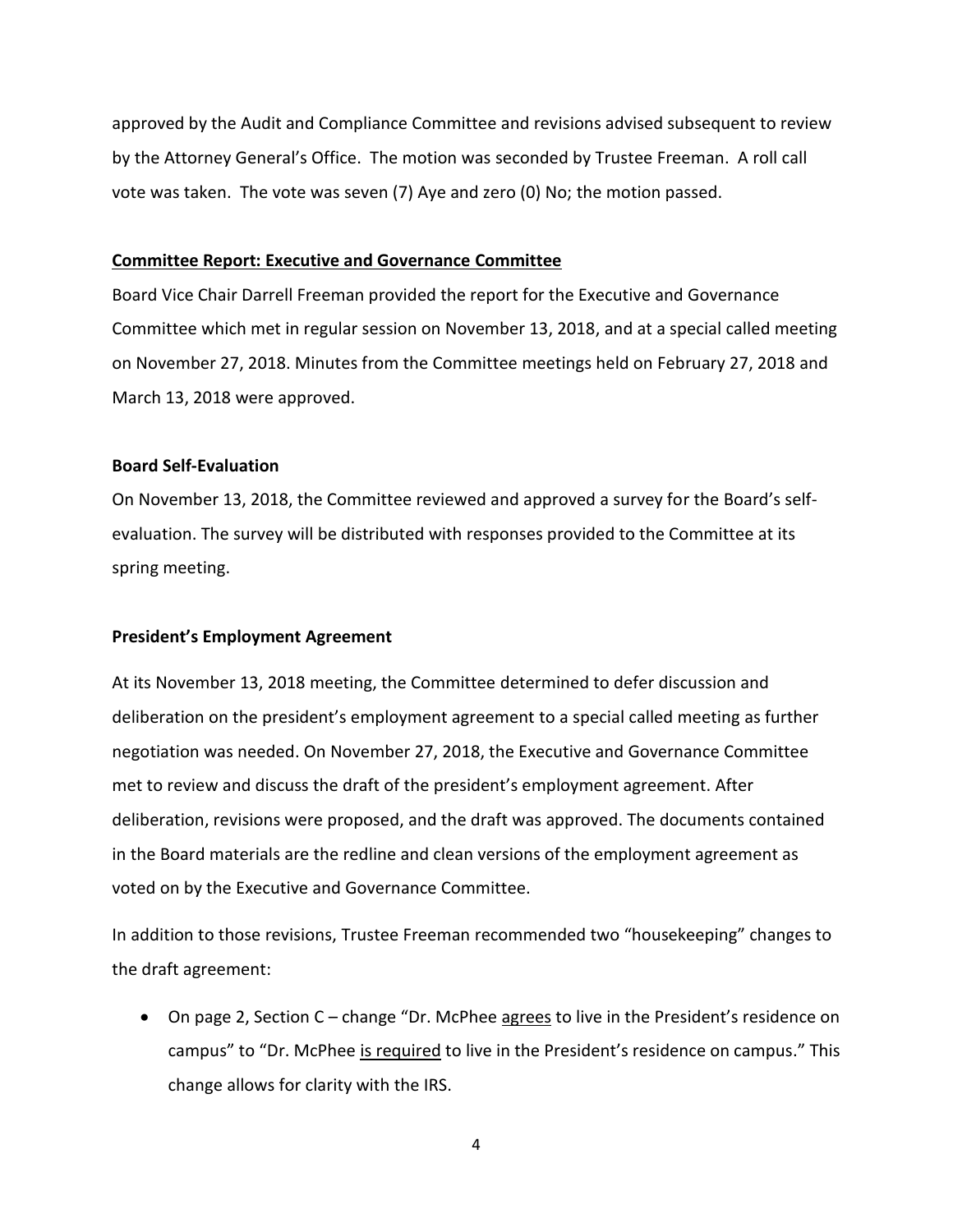• On page 4, Section B – change "Exceptions for Dr. McPhee and for his spouse must be approved by the Chair of the Audit and Compliance Committee in writing and in advance of any reimbursement, and approved exceptions shall be reported by the Vice President for Business and Finance to the Audit and Compliance Committee at its next meeting." It is recommended to delete "and/or his spouse" since spouse expenses are addressed in Section F.

Trustee Freeman stated that the Committee is seeking approval of the contract as recommended by the Executive and Governance Committee, along with the two minor recommended changes. The draft agreement was made available for review prior to the Board meeting and contained in the Board notebooks

A motion to approve the document as contained in the Board materials along with the two additional revisions proposed by Trustee Freeman was made by Trustee Freeman and seconded by Trustee Jacobs. Chairman Smith asked if there was any discussion.

Trustee Johnston raised an issue concerning Section 4.C. regarding faculty appointment. The section states that upon resignation in good standing or expiration of the agreement, the president may continue employment as a tenured faculty member. Trustee Johnston's concern was that MTSU schedules teaching responsibilities a year in advance. Because of this, there may be no teaching opportunities available at the point the president resigns or the contract expires. He asked if the Board could develop some provision to allow time for the department to prepare for this teaching responsibility. He indicated that he was looking ahead to see how the department could accommodate this requirement on a practical level. Trustee Johnston recommended putting into the contract that advance notice is required in order that the department can accommodate the president's teaching responsibility. Chairman Smith stated there is currently a six-month notice in the draft. Trustee Johnston suggested the notice be provided to the department so that it could prepare in order to plan ahead. Trustee Freeman stated he believed six months would be adequate notice to the department and that the contract, as written, suffices. He did not feel a year's notice was needed. Provost Byrnes was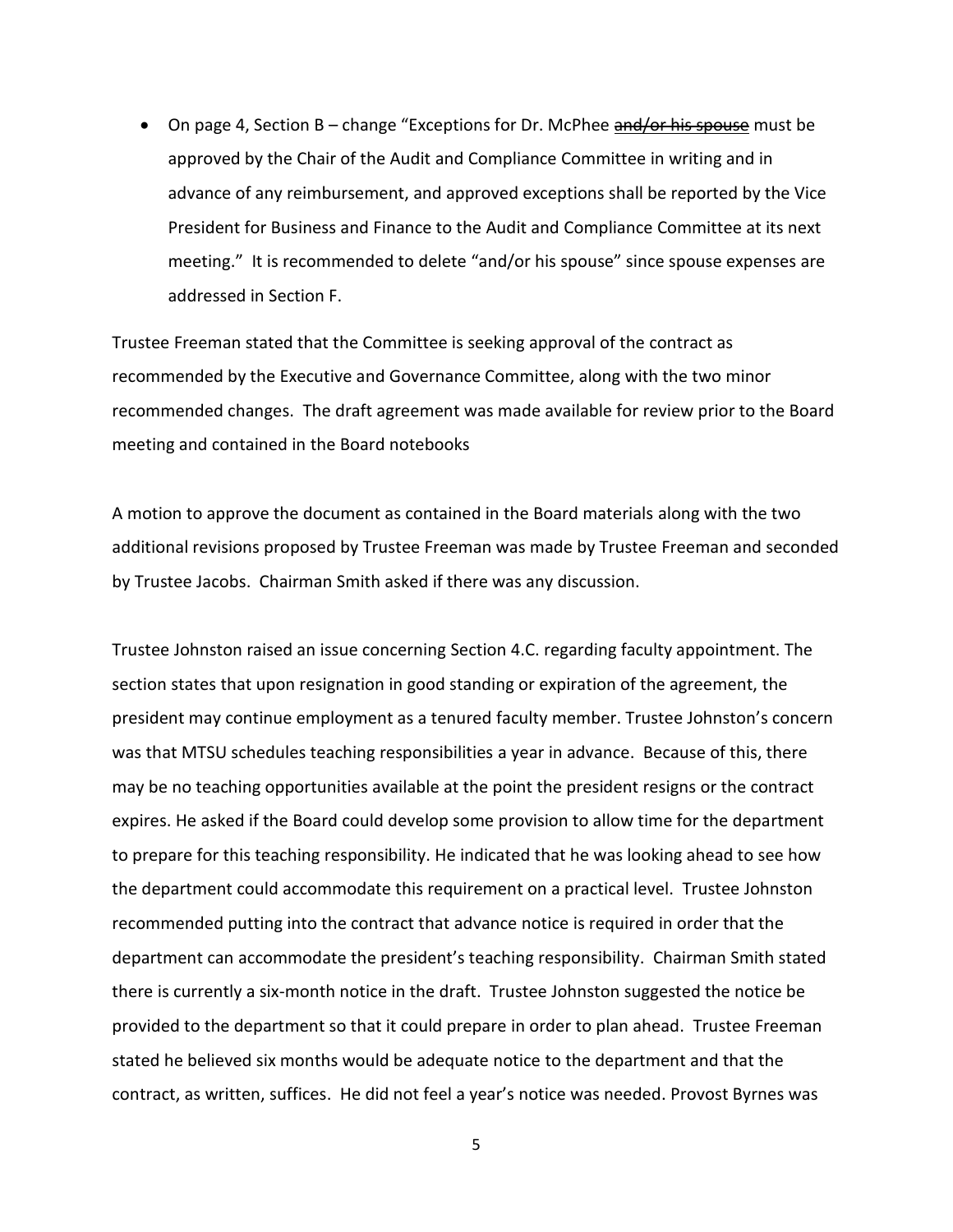asked to speak on this point. He acknowledged that Trustee Johnston raised a valid point because, depending on when the change occurs, there can be issues about teaching. He stated that it is a common occurrence for administrators to go back to the classroom and it has been the practice of Academic Affairs to give the administrator a period of time – a semester - to prepare to return to teaching.

Trustee Johnston raised a second issue regarding state law T.C.A. § 8-36-714 and Board Policy 840 that he discussed with Ms. Zimmerman as it relates to post-retirement president emeritus status. He stated that the president of the university has the right to be granted president emeritus status at retirement. Trustee Johnston asked if the Board wants to include a provision in the contract to include this law to acknowledge that the law exists. Trustee Freeman indicated he would not change his motion. Chairman Smith clarified that the law says the Board may consider awarding this status but it is not an entitlement. He also stated that even if the law changes, Dr. McPhee would likely be grandfathered in. The decision on emeritus status will be made by the trustees on that board at the time it is requested. Board Secretary Zimmerman confirmed that emeritus status is not automatic. Trustee Freeman called the question.

Trustee Baker asked if it was correct that the bonus in Section J, the \$250,000, has no parameters other than completing the five year term of the agreement; that it has no measures such as graduation rates or anything to that nature. Chairman Smith stated that the entire contract is based on the concept of the State being fiscally sound. Board Secretary Zimmerman said that in a quick scan of the document, she does not see that wording in Section 3 of the agreement. Trustee Freeman said it is not required and there is no need to put into every contract that the state must be fiscally sound; that this is understood. Trustee Freeman again called the question.

Chairman Smith requested that a roll call vote be taken on the motion to approve the president's employment agreement with revisions as recommended by the Executive and Governance Committee and the two additional revisions recommended by Trustee Freeman. There were seven (7) Ayes and zero (0) Nos; Chairman Smith indicated that the vote was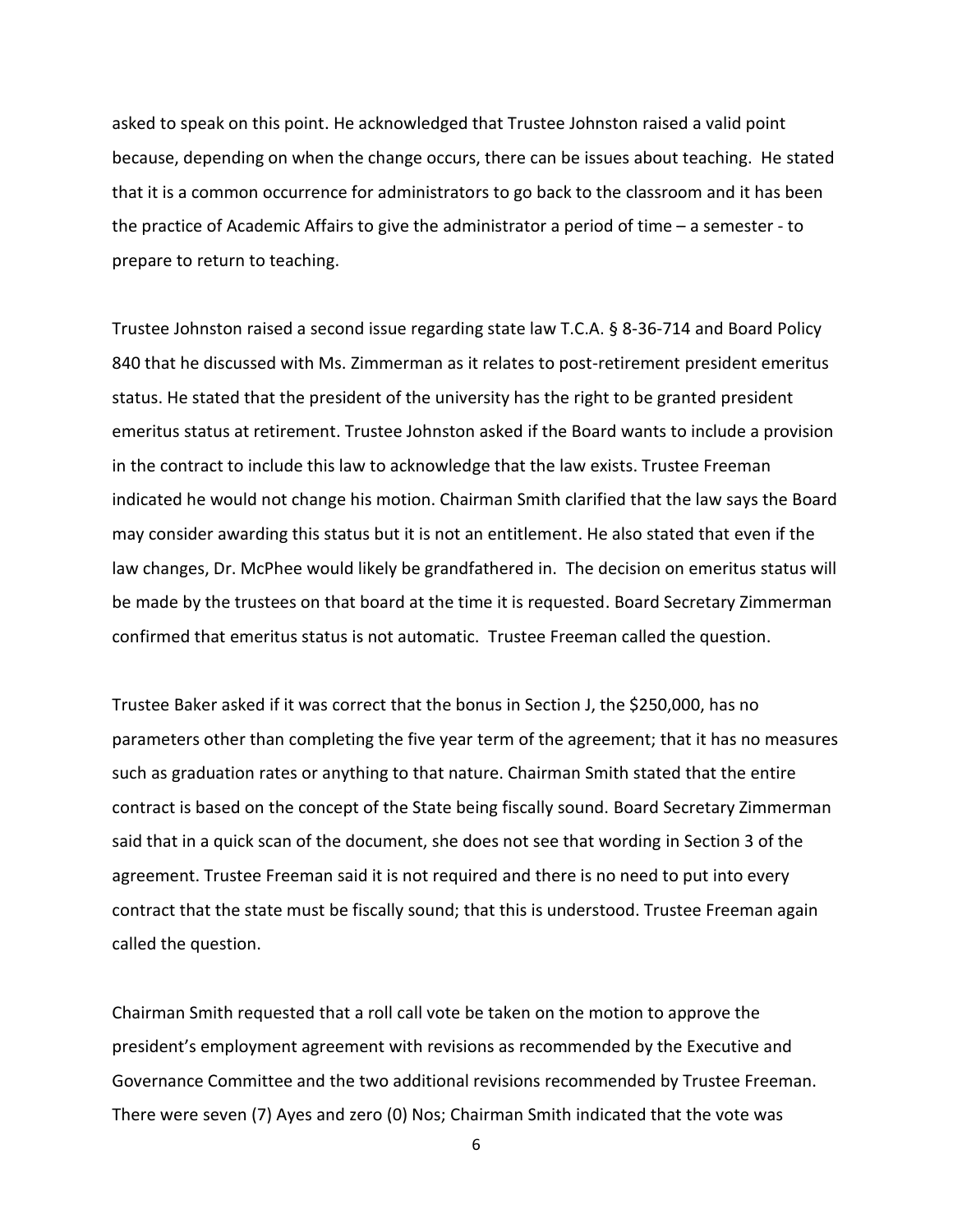unanimous in favor of the motion.

# **Committee Report: Finance and Personnel Committee**

Committee Chair Joey Jacobs provided the report for the Finance and Personnel Committee and stated that this Committee met on November 13, 2018. Minutes from the August 28, 2018, Committee meeting were approved. The Committee report contained several informational items, as well as, three (3) action items. Materials from the meetings were provided to the Board in its meeting materials.

# **Capital Project Updates, THEC 2019-2020 Operating Recommendations, and Compensation Update - Informational**

Alan Thomas, Vice President for Business and Finance, provided a brief update on 2019-2020 Capital Outlay and Capital Maintenance requests and reviewed THEC's 2019-2020 operating recommendations.

Assistant Vice President Kathy Musselman provided a compensation update.

**2018-19 October revised budget; Regional Scholars Program; and Factors to be considered when developing recommendations for tuition and fee increases as required by the Tuition Transparency Act - Action Items** 

The Finance and Personnel Committee approved all three action items. A motion was made by Trustee Freeman and seconded by Trustee Jacobs to approve the action items recommended by the Finance and Personnel Committee. A voice vote was taken, the motion passed and the action items were approved.

# **NEW BUSINESS**

# **Approval of New Academic Program**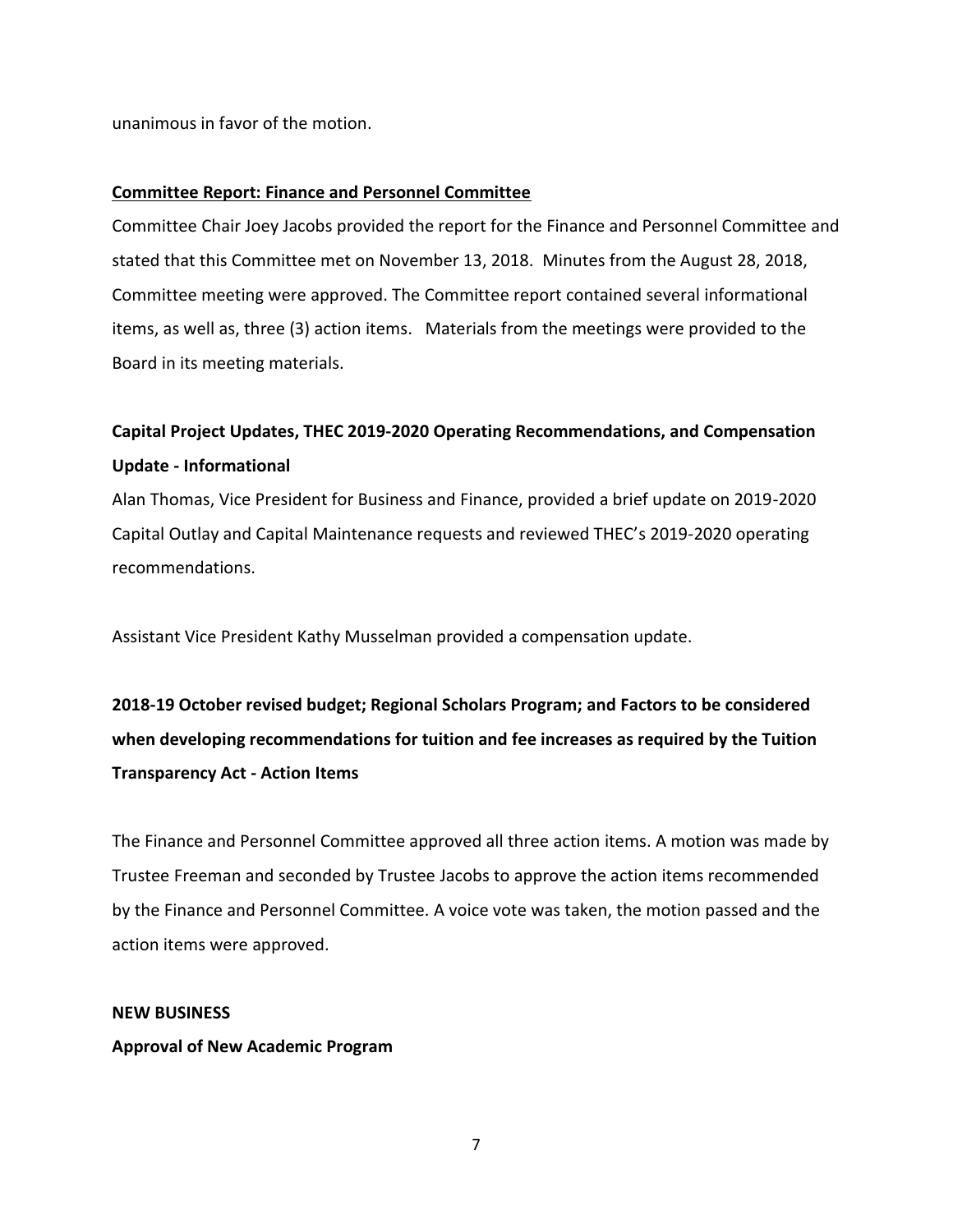The matter before the Board was not considered at an Academic Affairs, Student Life, and Athletics Committee meeting, but Board By-laws allow for the designation of agenda items for deliberation and action at the full Board meeting without prior review and recommendation of a committee. The reason for placing this item on the Board agenda in this manner is that, should it be approved, it will need to be included in the 2019 academic catalog. Before that can occur, it will need to go to THEC to be reviewed by THEC staff and receive approval of the THEC director. Consideration of this matter now, rather than waiting for the Spring 2019 Committee and Board meetings, will ensure ample time for THEC review and approval so that it can be added to the 2019 catalog.

Chairman Smith asked Provost Byrnes to explain this item and also explain why it was not presented at the Committee meeting. Provost Byrnes said this should have been done, but in the midst for the preparations for the law school proposal, it fell through the cracks. Provost Byrnes apologized for the error, but stated they did not want to penalize this program due to all the busyness surrounding the law school proposal. Provost Byrnes explained that the Board is being asked to take an existing concentration within the Master of Science and Professional Sciences (MSPS) degree, and elevate it to a stand-alone program. Provost Byrnes indicated there is data that supports rapid growth in the job market for graduates in this area. Currently, the MSPS has six (6) concentrations and allowing Geosciences to be a stand-alone degree will establish whether there is, in fact, market demand to justify this status. He reiterated that THEC has to approve this and they want to get it in the catalog so students can take advantage of this starting in the fall.

Trustee Delay asked for information that would have been presented to the Academic Affairs, Student Life, and Athletics Committee, such as number of students expected, financial implications, and job market. Provost Byrnes replied there are no financial implications because these courses are already being taught. If approved, a student would be allowed to have an MS in Geosciences rather than an MSPS with a concentration. While the content of the degree will not change, from the student's standpoint, it's advantageous in the job market to have that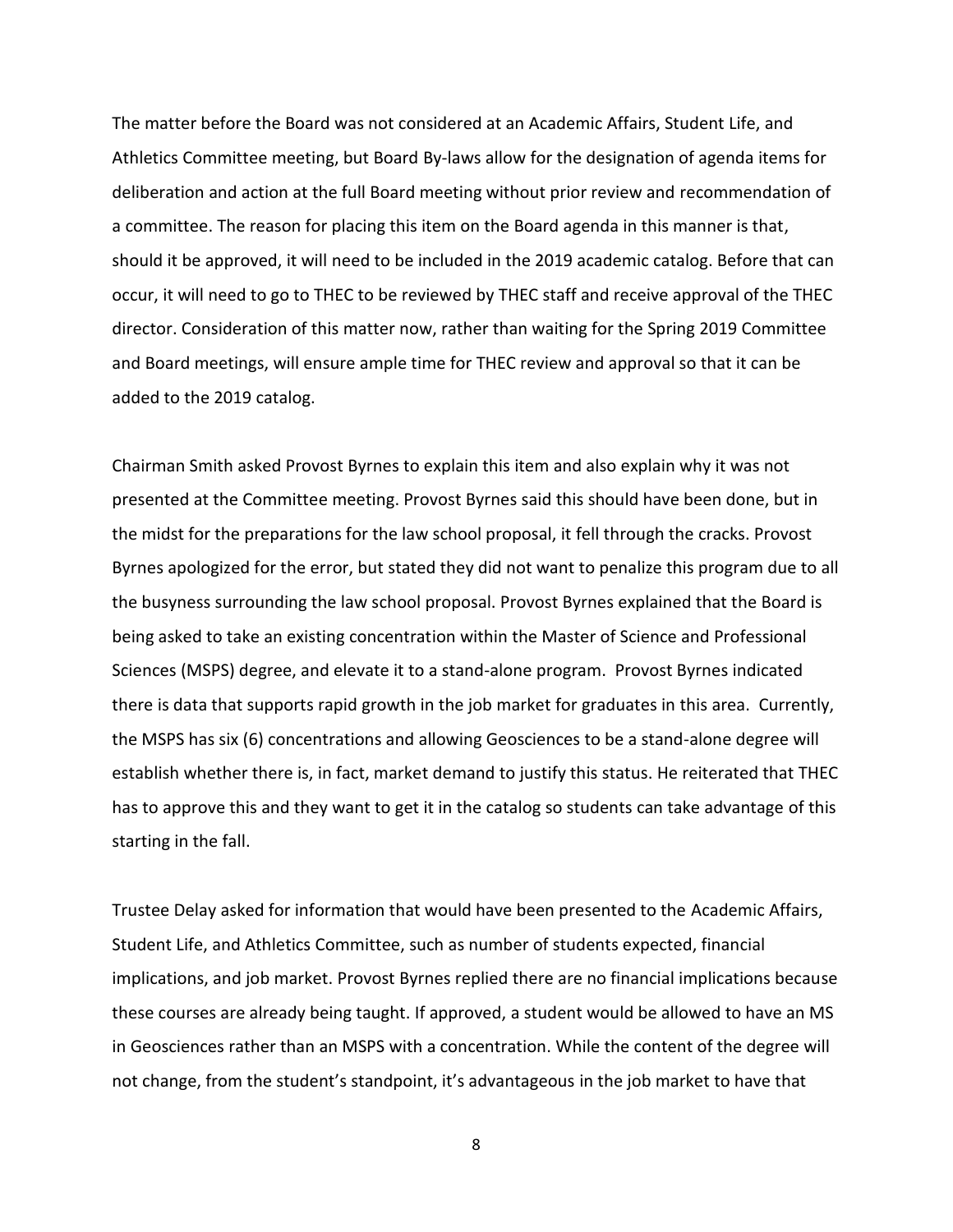designation as a stand-alone Masters in Geosciences. Starting salaries and job demand information is in the Board notebook which provide that this is a field where 90% of graduates have a job upon graduation and start out in the \$70,000-\$90,000 salary range.

A motion to approve a new academic program, a Masters in Geosciences, was made by Trustee Johnston, seconded by Trustee Delay. A voice vote was taken, and the motion passed.

### **Report of the Board Secretary**

Ms. Zimmerman reported two (2) minor formatting revisions made to policies since the last Board meeting. One was to provide more space for explanation in the Conflict of Interest disclosure statement. Another policy was revised to update a title. She also gave an update on the Board self-evaluation document, stating that it should be sent to Trustees after the first of the year.

# **Report of the President**

### **True Blue Tours and Scholarship Application Deadline**

An update was given on recruiting efforts made this fall. There were 14 True Blue tour stops in Kentucky, Alabama, Georgia, and Tennessee, as well as 12 luncheons for high school guidance counselors and community college partners. An increase of 13% was seen with 1,352 prospective students participating in the events and an increase of almost 9% with 349 counselors attending the luncheons.

The highlight of the True Blue Tour events was the announcement of significant increases to freshmen guaranteed scholarships. Students achieving ACT scores between 25 and 29, with a GPA of at least 3.5, will receive the new MTSU Presidential Scholarship, the largest guaranteed scholarship option for any Tennessee public university. It is valued at \$4,500 per year for a total of \$18,000.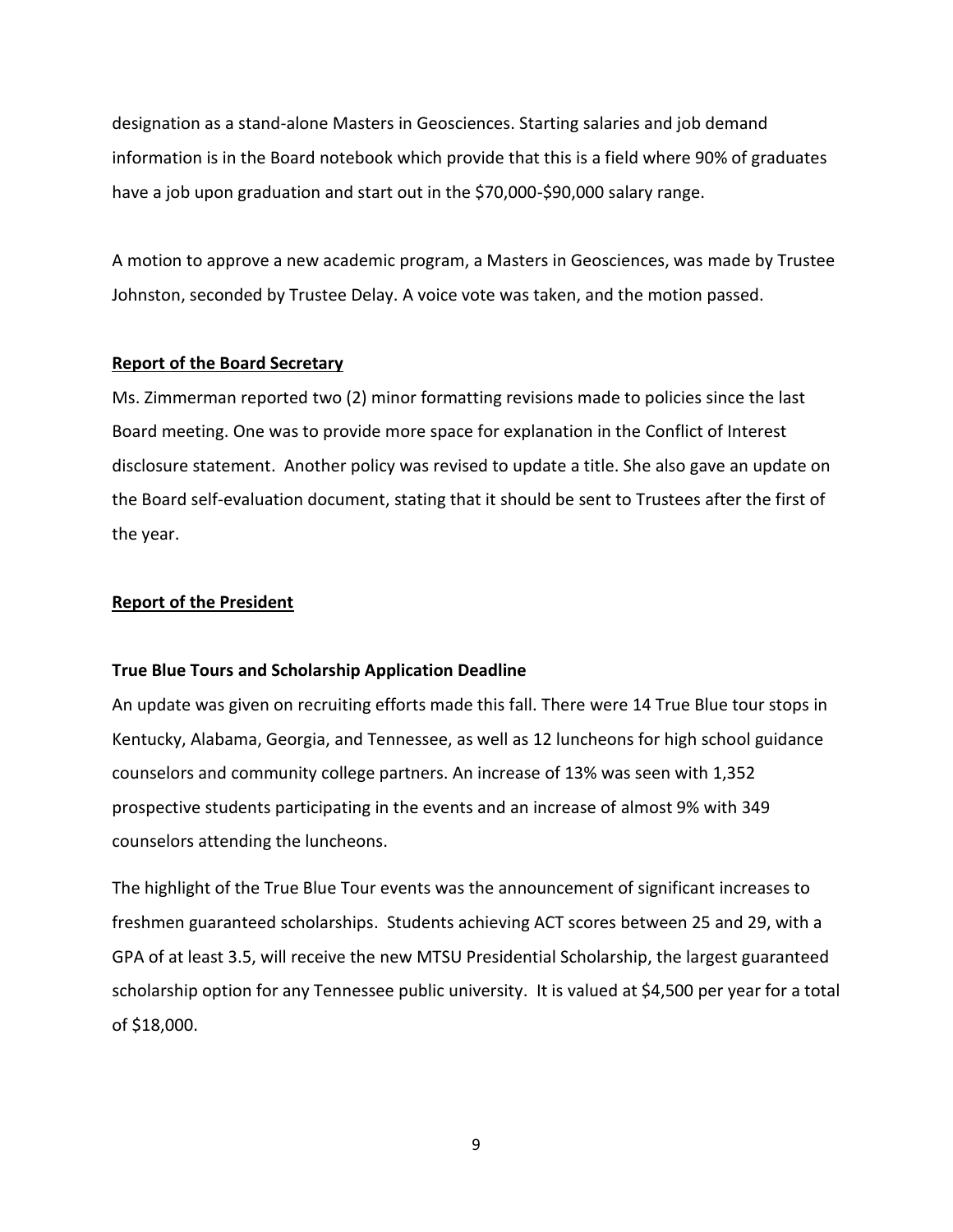In the fall semester, recruitment staff set a goal of increasing the number of applications meeting the December 1 guaranteed scholarship by 10%. As of December 1, 8,285 freshman applications for Fall 2019 have been received. This is an increase of nearly 14% over the same time, December 1, last year. These numbers are crucial because a significant increase in new freshmen will be required to help offset the expense of the expanded scholarship award. An additional 3,000 or more freshman applications is expected with a goal of admitting 70% of those applicants. Dr. McPhee reminded the trustees that the University does not accept everyone who submits an application. Finally, this is the third year in a row where there has been a significant increase in applications to the University.

In January the focus will turn to the next big step: the yield, which means getting admitted students to make MTSU their final choice, attend orientation, and enroll in Fall 2019. Dr. McPhee gave credit to Dr. Deb Sells for her leadership, along with her staff in Admissions who work so hard to generate this kind of interest in the University.

In sum, application goals have been exceeded and there has been great interest in the enhanced scholarship opportunity. MTSU leads the state through the enhanced scholarships in attracting the best and brightest students.

### **Leadership Retreat**

A day-long leadership retreat facilitated by Dr. Rick Moffett and Dr. Patrick McCarthy with the Center for Organizational and Human Resource Effectiveness and attended by a group of administrators, faculty and staff was held on October 22, 2018. The primary purpose of the retreat was to brainstorm on bold, innovative programs and initiatives that MTSU may wish to pursue in the next 3 to 5 years that are consistent with the University mission and strategic plan. With 15 initiatives deemed consensus priorities, the goal is to settle on 5 to 7 ideas to be the University's laser strategic focus for the next five years. These initiatives must be measurable and achievable over that five year period. After a period during which campus comments will be solicited, the decision will be made on the 5 to 7 initiatives to pursue.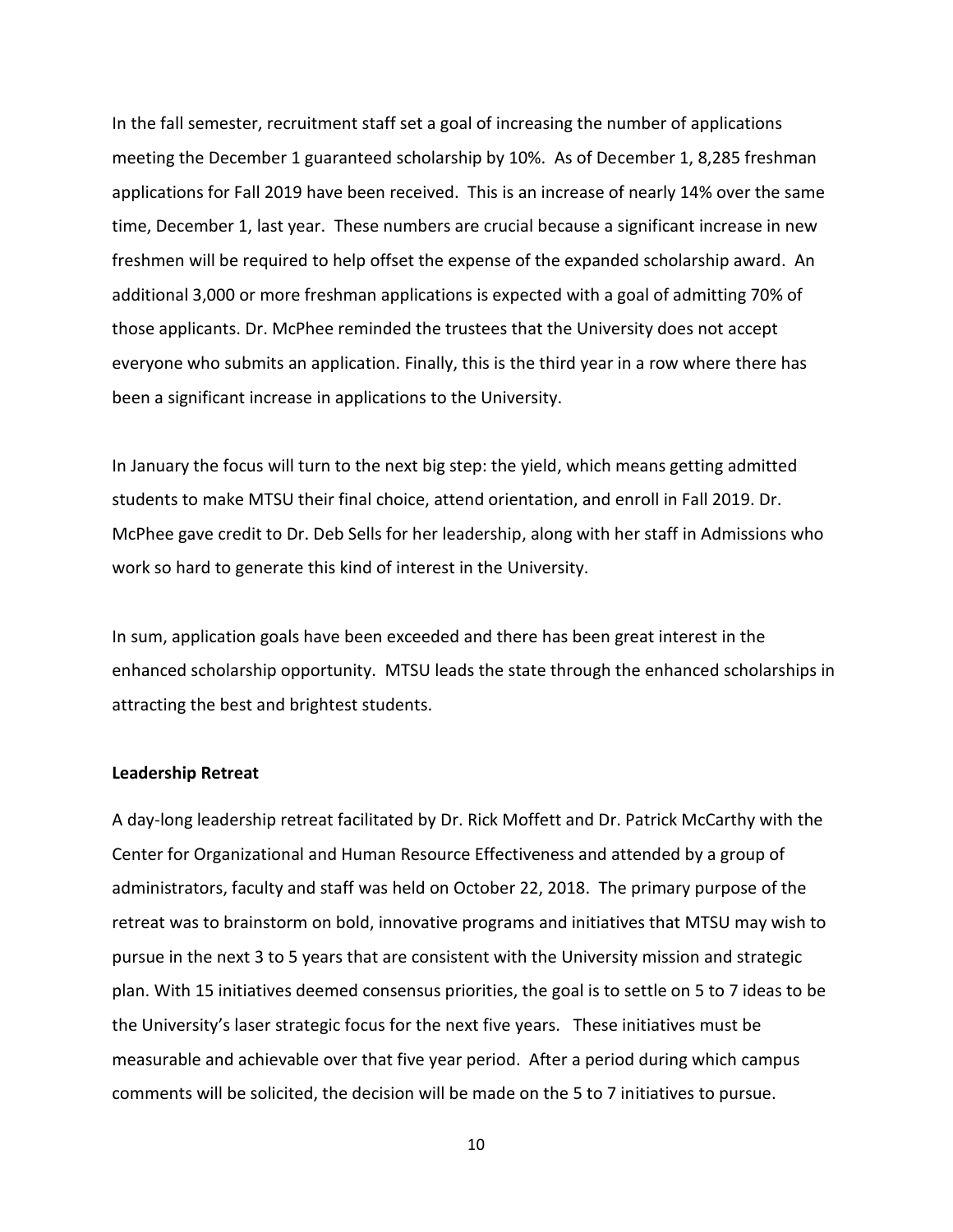### **Commencement**

Nearly 1,800 students will graduate in two ceremonies on December 15, 2018. The morning speaker will be Ms. Wanda Lyle, CEO, managing director and general manager of UBS Business Solutions Center in Nashville, Tennessee. This company hires a tremendous number of MTSU students. The afternoon speaker will be Ms. Holly Thompson, MTSU alumna and WSMV-NBC morning news anchor. Vice Chairman Freeman will represent the Board at those ceremonies.

# **Athletics**

The Blue Raiders football team will participate in the R&L Carriers New Orleans Bowl against Appalachian State University Mountaineers on December 15, 2018.

# **Conclusion**

Dr. McPhee thanked the trustees for a great year stating that he appreciates the time and effort that has been put into helping direct the strategic focus of the Board. He wished everyone happy holidays and a Merry Christmas.

# **Concluding Remarks**

Chairman Smith thanked all those who helped put the meeting on and thanked fellow Trustees for their dedication to the work of this governing body. He stated that in the coming year there was hard work to do with interesting projects to work on. He stated that the Board and University administration will represent MTSU at the Capitol on December 19 for the Sunset law review. Chairman Smith and Dr. McPhee will be setting the Board meeting schedule for the next two years.

Trustee Baker asked about status of making a declaration of appreciation for Governor Haslam as mentioned in a past meeting. Chairman Smith asked Dr. McPhee to draw one up on behalf of the Board.